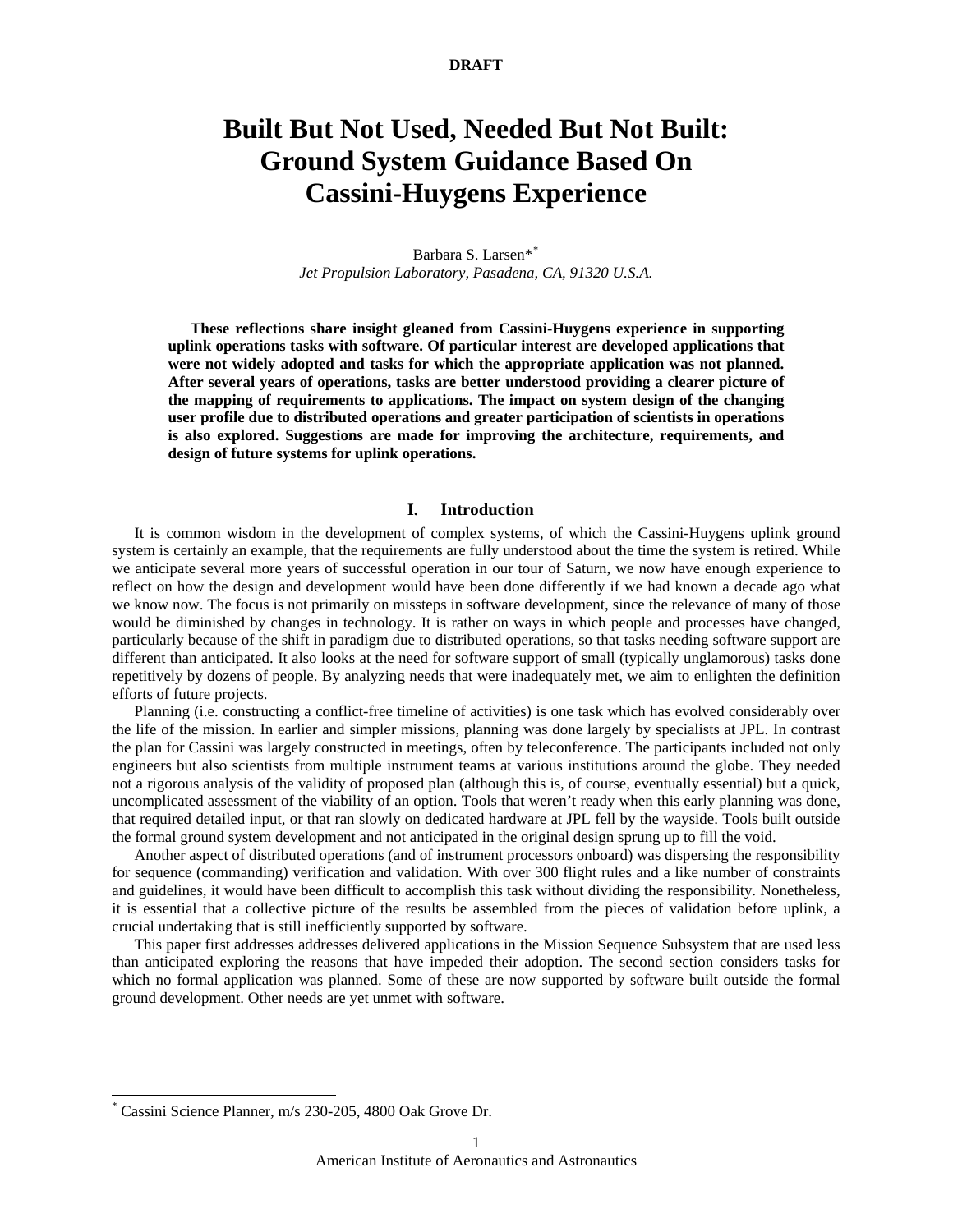# **II. Underused Applications and Causes for Lack of Use**

The Cassini Mission Sequence System has been successfully used to produce over a million commands for the spacecraft. A number of workhorse applications are run day in and day out by engineers, scientists, and science planners to design science pointing, manage data storage and bandwidth, and convert activities to commands with attendant validation. However, other applications within the subsystem are not utilized as extensively as envisioned by the ground system developers. The analysis below considers the reasons that these tools have been less successful in supporting uplink operations and makes suggestions for future systems design.

#### **A. Unwarranted Modeling and Simulation Fidelity**

Operation of deep space robotic spacecraft would not be possible without high fidelity modeling and simulation both to ensure achievement of unique science observations and to preserve the health and safety of the system. Thus both the science community and the engineering community have vested interests in the availability of tools with high fidelity models. Why not extend this fidelity to planning tools? The fidelity does not come without cost—it extends development times, complicates usage, and slows performance. Strategic planning—the division of time among scientific goals and the negotiation of contested resource—does not require this extreme fidelity. For this integration, the costs of the "last mile" outweigh the advantages of having a usable product with performance that supports repeated iteration early in the ground system development cycle. Also, the set of characteristics modeled needs to correspond to user concerns for the task at hand. For example, APGEN, [description tbs], copied too much from the engineering simulations of the nuance of pointing design but did not adequately address the points of planning contention such as agreements on secondary axis pointing. It rigorously modeled the format of telemetry recording and downlink, but largely ignored the contention for bandwidth and storage. The performance versus fidelity trade-off is also different for the planning tools than it is for the engineering validation tools. By the time a full sequence is run through the high fidelity simulations, most of the issues will have been resolved by piece-wise analysis or can be resolved with limited involvement of the science teams. In contrast, during the early planning processes evaluating the validity of the design will be a central concern requiring repeated iteration to resolve both resource and flight rule conflicts. For this purpose, a faster tool with close approximations is more useful than a level of fidelity that is too slow to run repeatedly.

#### **B. Interface, Not Handover**

As mentioned previously, the Cassini uplink process is built on successive refinement from plan to preliminary implementation to final validation and polishing. Each of these phases employs tools that require as fundamental input the specification of the intended spacecraft activity. It is obviously inconvenient to re-specify the same activity for each phase of the sequence development. Unfortunately, to avoid this re-entry, the sequence system design called for using the output of the planning process as the input to the command generation. So, for example, the activity planner provides as output that which the sequence generation tool expects as input. The science opportunity analyzer provides as output that which the pointing design tool expects as input. The drawback to this approach is that the planning tools then require complete specification of all the parameters necessary for command generation, which significantly impedes ease of use and requires all planners including scientists to fully understand the parameters of detailed design. To the extent that development dollars allowed, this was mitigated in the Science Opportunity Analyzer with different modes of operation. Simplification of planning tools by hiding parameters that have a nominal value for a large percentage of instances or that represent optimization rather than basic design would have made them easier and faster to use and thus more popular. Other mechanisms could have been employed to manipulate the product formats at the interface for further refinement in the detail driven tools.

#### **C. Timely Delivery**

For essential tools whose use is required by the project, user response to development schedules that slip or lag needed use is limited to grumbling. They will be obliged to endure bugs, to put up with awkward workarounds, to live without desired features. It cannot be overemphasized that this model does not apply to tools whose use is not mandated. Largely because of management decisions to delay the start of development, Cassini planning tools such as Science Opportunity Analyzer were not mature when intensive integration of science activities started in 2001. From the users' perspective these tools lacked too many features to adequately support the analysis required or were too buggy to produce reliable results. As described in the second part of this paper, the planners devised other ways to get the tasks done. They did not, however, revert to the formally delivered tools as these were improved and matured. This is a critical consideration for schedule development of auxiliary tools—if the tool is not available and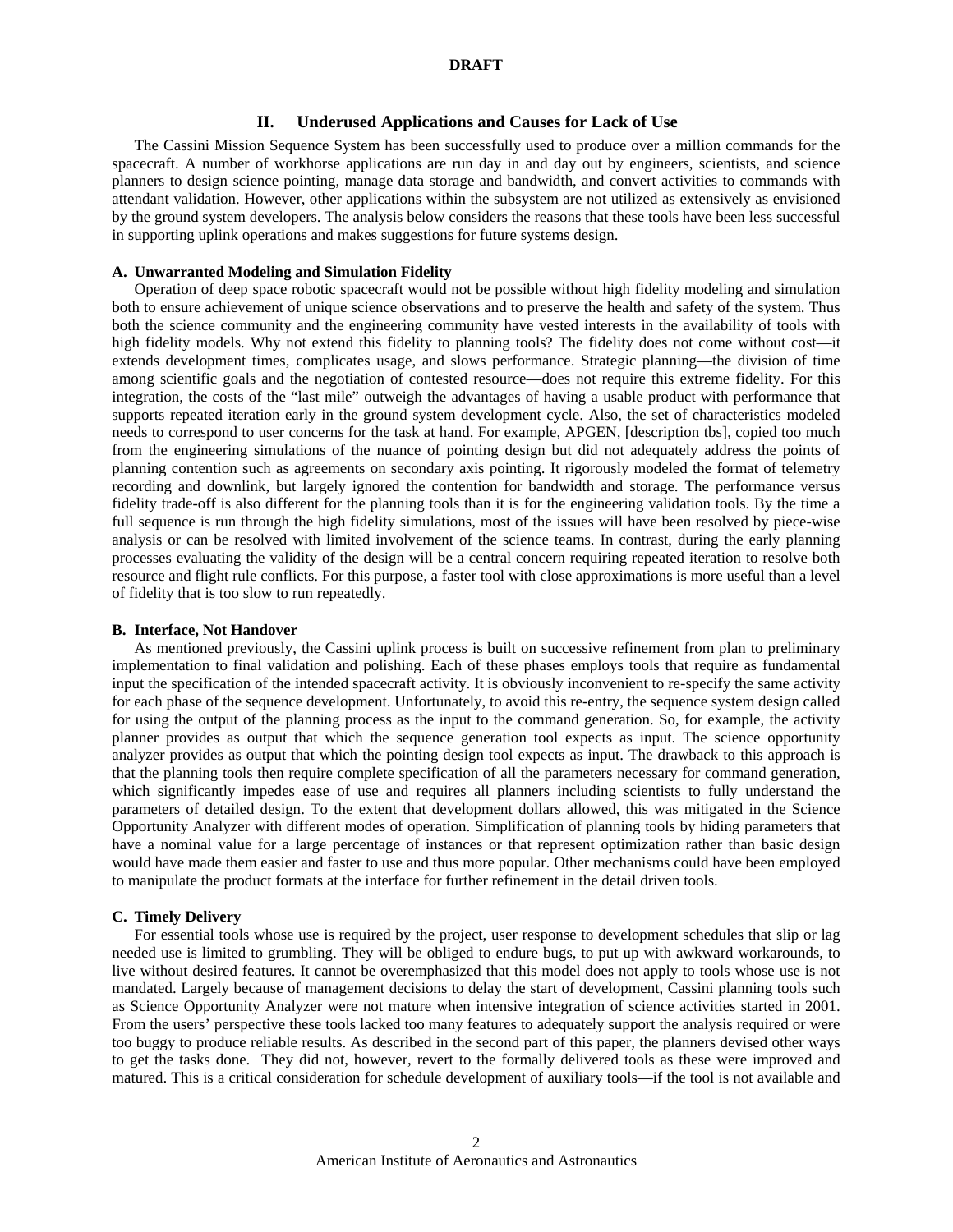#### **DRAFT**

usable early in the period when needed, there is significant risk that even its eventual adoption will be impeded. If the investment necessary to deliver on time is not possible, late push-up may be useless to compensate.

#### **D. Platform Accessibility**

For previous flagship missions, most computing was done on project computers in the JPL operations area. No one other than the ground data system engineers had to worry about platform choice. Users did not generally have experience with alternative platforms nor were they likely to field requirements like cost, portability, or available software environments (such as matlab or IDL or Java 3D). In contrast, the scientists planning activities for the Cassini tour were exposed in other contexts to hardware that was, in most respects, superior to that in the Cassini ground system. Official software was delivered on Sun workstations that were already several years old when intensive science planning kicked in with performance inferior to individuals' personal computers. The supported platforms were too expensive to replace or to procure at secondary sites. The software also could not be referenced from the meeting venues were the analysis of opportunities and computations in support of resource allocation were needed in real time. That supported platform was indeed a significant factor in tool adoption was borne out by a substantial increase in demand for the Science Opportunity Analyzer when the decision was finally made to deliver a version for Windows and for Linux. The drivers such as cost and institutional support that steer the selection of a platform for project mandated tools cannot be assumed to suffice for optional support.

## **E. Awareness and software accessibility**

The Cassini ground system development budget did not stretch to cover user friendly delivery and usage documentation. User support was also limited. As a result, many of the remote users are unaware of the availability of utility programs. Development of additional utilities was discouraged by the difficulty of making them accessible in a user friendly fashion.

## **III. Tasks with Late or Insufficient Software Support**

While essential software support for the uplink process is provided by the Cassini ground system, some tasks would be improved with support other than that in the ground system design. This is particularly true of those tasks that are fundamentally different in either function or process from previous missions either because Cassini itself is different or because of distributed operations. Two categories of such tasks are illustrated in this section. One is needs which still have inadequate software support and thus require additional staffing to accomplish. The other describes needs that were met with tools developed outside the formal ground system development. The successful impact of these on uplink processes suggests the need for reconsideration of the ground system architecture to allow adoption into the system of tools developed outside it.

### **A. Summary View of Distributed Analysis Results**

The complexity of Cassini compounded by the complexity of distributed operations demands that numerous avenues of sequence verification and validation are pursued through several repetitions. Sequence checks are made by members of the science integration teams, science planners serving as virtual team leads, spacecraft team engineers, sequence leads, the instrument teams and the simulator team. They employ a plethora of software and processes, using sequence subsystem tools, spacecraft subsystem tools, mission planning tools, data base internal checks, scripts, team tools, spreadsheets, and hand inspection. Since each sequence passes through at least five ports of integration and validation, these checks are repeated several times. While this process is inherently complicated, the complexity of the system offers few alternatives.

From my personal perspective, the largest unmet need is for software and automation support of the reintegration of the results of the decoupled validation. The same issue, error, or problem is often discovered by multiple people (which is a good thing) via multiple mechanisms (which is safer but not more efficient than a single catch point) at multiple times. Although by design the number of actual problems should be less at each checkpoint, the large majority of checks err on the side of reporting something which may or may not be a problem to reduce the possibility of missing a true problem. Therefore, even a perfect sequence might have many repetitions of multiple reports of the same problem.

Sequence validation would be much improved in both accuracy and efficiency with a software mechanism, perhaps a database, for collecting, correlating, and recording the resolution of detected problems. The analysis for such a tool would have imposed a systematic enumeration of the errors to be trapped and provided a focal point for elaboration as the need for additional checks was uncovered. The collective ground system designers would have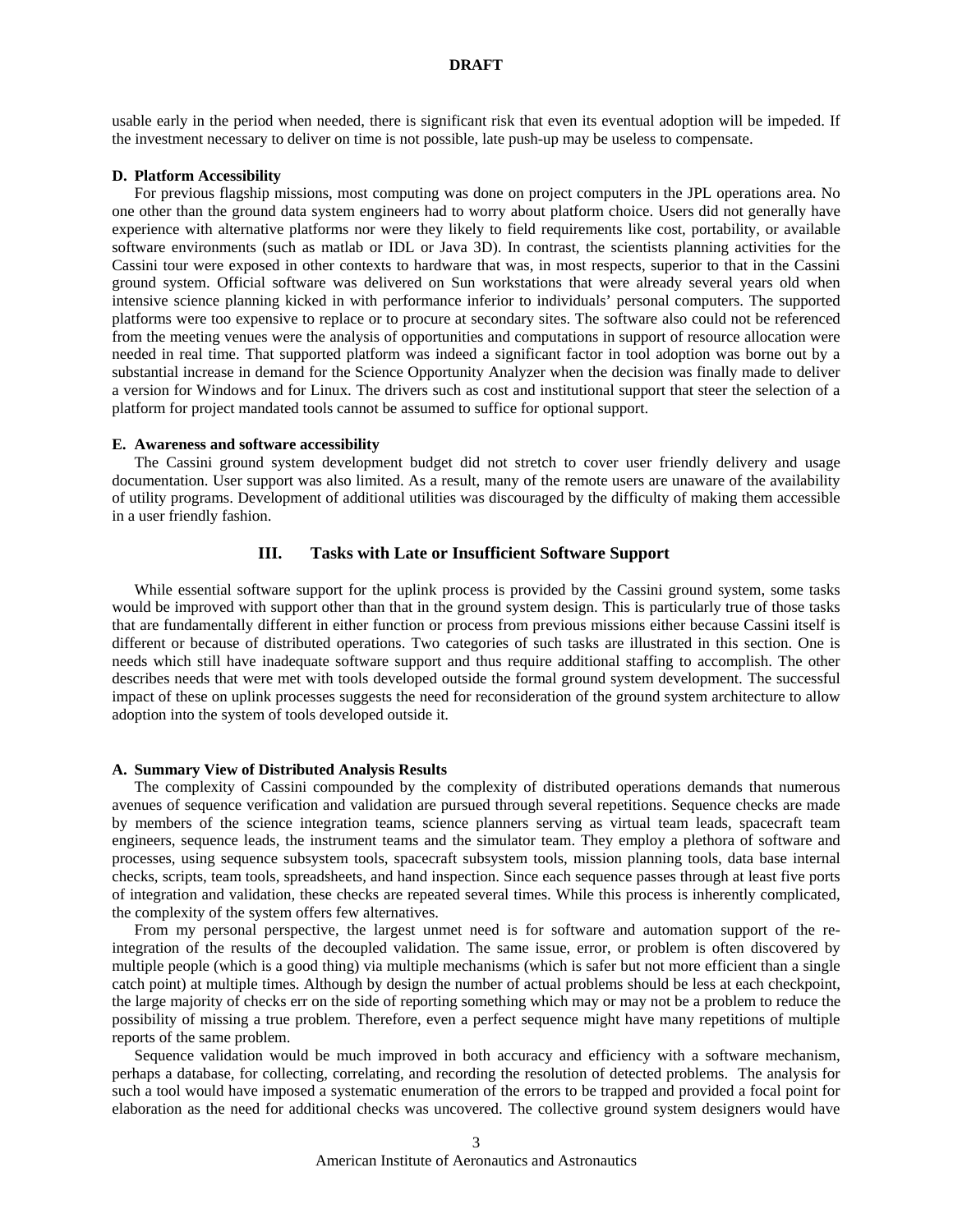#### **DRAFT**

agreed (although perhaps not easily) on an intentional assignment of the checks to appropriate people, their tools or processes, and phase of sequence development. The design alone would have imposed some uniformity on error reporting that would simplify further handling both by software and by human review.

#### **B. Distributed View of Central Analysis from Distributed Inputs**

When the conflict-free timelines are integrated into a sequence, refinements are sometimes necessary. The drivers for these revisions are typically changes in the spacecraft state (especially trajectory) or in the ground environment due to changes in the DSN station allocation. For example, relatively late in the sequence development process, when the DSN allocation is relatively stable, it is usually possible to release data volume margin and allow the collection of more data. This requires negotiation among the various instruments for the available data volume, cleverly called sponge bits. Additional bits can be made available as long as there is either bandwidth to downlink them or storage on the SSR. Optimal allocation thus requires knowing fairly precisely how many additional bits each instrument would like over each period. If each team simply requests what they would like without knowing what other instruments are requesting, the demand is always higher than the supply. Since time for iteration is limited, suboptimal allocations suffice.

The cutting edge of web-based applications is now exploring pages that allow simultaneous, interactive input from multiple users. As this matures, one could envision web-based applications for spacecraft uplink development wherein each distributed teams specifies their desired resource allocation, the central processing tool evaluates the net resource consumption based all user requests, and nearly immediately reports in a view visible to all those supplying input. Immediate iteration would then be possible so with no more work than the current process more optimal resource allocation could be completed.

#### **C. Automation for mechanical, trivial, repetitive, low-level tasks and process flow**

Perhaps because automation of spacecraft operations has vigorously pursued accomplishing even cognitively challenging tasks or perhaps because the Cassini software development budget was stressed just by its major applications, many of the menial steps in sequence development remain manual. A personal aggravation is the hand calculation of duration by subtracting two UTC times. As another example, recall that there is no central mechanism for capturing and reviewing sequence critique. To make the various reports available to all sequence contributors, the results from each of the reviewing parties are posted to a web page devoted to that sequence. Since each sequence goes through at least five cycles and is reviewed by fifteen or more analysts, the posting of that material to the web page is an example of a trivial but frequent task that ought to be automated.

# **D. Distributed Planning Without Access to Ground System Workstations**

After the tour design was available, a science plan representing the allocation of time, pointing, power, and data volume (all of which are over-constrained) was needed. In the past this might have been done by a select group of scientists working together at JPL, Cassini chose to use discipline-focused groups of scientists in order to share the responsibility and divide the workload.<sup>1</sup>

The interaction of these groups was different from previous experience. Not only were they not co-located, working largely by telecon, but they were also not at project workstations. For this interactive but distributed integration, they needed fast, easy to use, planning tools accessible from meeting rooms to provide the kinds of information cited in the table below. As described in the first section of this paper, the project planning tools did not satisfy these requirements especially early in the process. Various participants in this effort filled this hole with informal software tools aimed at supporting integration decisions.

These tools made significant contributions to the integration process. Independent development conveyed significant advantages over formal ground system development some examples of which include rapid redelivery in early phases when new features are added at a rapid pace and when bugs need to be fixed quickly. However, they have remained separate from the overall ground system design. Future missions should consider a ground system architecture which explicitly allocates requirements that cannot be met, whether for functionality or delivery speed, to a more flexible subsystem which does not impose the burdens associated with critical path software but affords some of the advantages of uniform delivery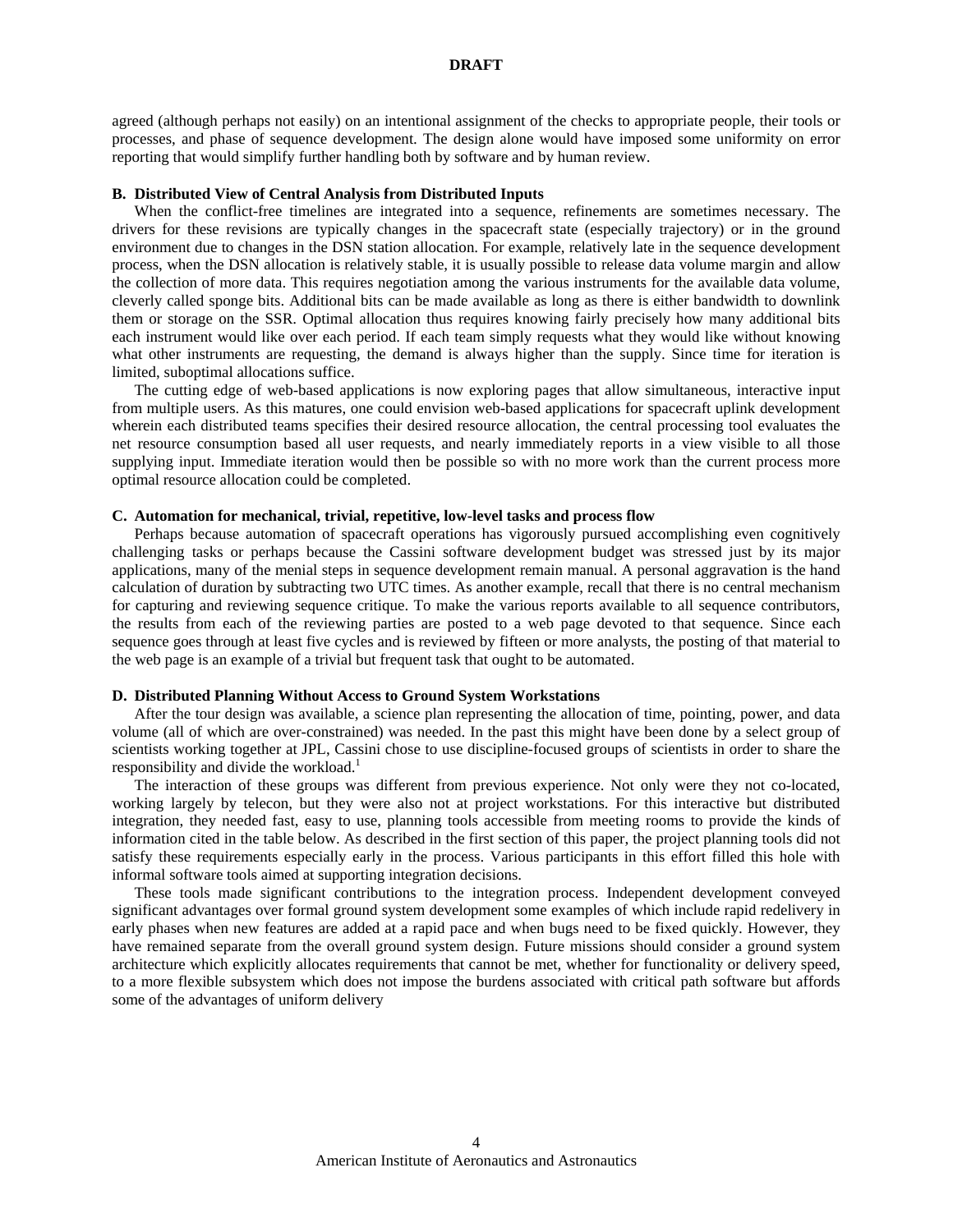| <b>FUNCTION</b>                           | <b>SOURCE</b>                  |  |
|-------------------------------------------|--------------------------------|--|
| Turn Time Estimation                      | CTV—Cassini Turn Visualizer    |  |
|                                           | Brad Wallis, Science Planner   |  |
| Visualization of Geometric Constraints    | i. CTV—Cassini Turn Visualizer |  |
|                                           | Brad Wallis, Science Planner   |  |
|                                           | ii. Forbidden Zone Plot        |  |
|                                           | Frank Crary, CAPS Scientist    |  |
| 2D Visualization                          | <b>MIMI</b> Team               |  |
| <b>Fields and Particles Opportunities</b> |                                |  |
| Trajectory Based Opportunity Data:        | <b>DIGIT</b>                   |  |
| Range, phase angle, etc.                  | Dave Seal, Mission Planner     |  |

| Table 1. INTEGRATION NEEDS SUPPORTED BY UNPLANNED SOFTWARE |  |  |  |
|------------------------------------------------------------|--|--|--|
|------------------------------------------------------------|--|--|--|

#### **E. Electronic Signature**

Some critical decisions including flight rule waivers and sequence change requests require consent verified with signature of impacted parties. Since the decision maker for the distributed teams is generally not at JPL and since the time-frame for obtaining the signature is relatively brief, the lead responsible relied on fax transmission of the form for signature with return fax of the signed paperwork. In addition to incurring costs, the reliability of the approach is incongruous with the importance of the communication. Ownership of the paper was an issue. Prototype attempts at electronic signature were overly ambitious for the development effort available and did not realize user adoption. Very recently, Cassini adopted the JPL multi-mission CM system, which provides among its features electronic signature. It has, however, suffered from the curse of late-adopted software: the advantages are significantly degraded by the pain of re-training, glitches at introduction, and mismatch of available features to expectations.

#### **F. Proliferation of Products in Non-Standard Formats**

The Cassini ground system, even that part at JPL truly deserves the label system of systems, and this complexity is amplified by association with the distributed operations systems of the instrument teams. In system design, the analysis of interfaces focused on connectivity. Process definition concentrated on commitments to product delivery with considerably more focus on content than format of the products. In the absence of detailed interface specifications, many products created by multiple teams have as many formats as originators. An example would be the reporting of the team reviews of sequence products for instrument flight rule satisfaction, correct power modes, and other validation checks. No format is mandated and there is therefore no uniformity. Some teams provide their report as an Excel spreadsheet, but since other teams do not use Microsoft Office these must be converted to PDF for review by other teams. With some checklists as spreadsheets, some as email messages, some otherwise captured, doing anything automated with the raw reports would first entail considerable effort in extracting relevant data. These problems suggest the wisdom of rigorously defining data interfaces even when a software interface is not envisioned at design time.

#### **G. File Access and Management for Uplink Tool Use**

The distribution of pointing design and sequence generation among the instrument teams meant that far more users were operating sequence system tools than in previous missions. Furthermore they were dispersed over many installation locales some not under control of the project. Also, since the sequence development time is significantly longer than the sequence duration, multiple sequences each of which have multiple ports are in work at the same time. For these reasons, complaints about initializing tools with the correct inputs were frequent. Some of the remote sites had difficulty obtaining and maintaining complete file sets. Some errors in file selection were observed. Also the process represented inefficient distribution—the identical effort to get the input files and construct configuration files was repeated by dozens of users.

This problem is an example of an unmet need recognized late in ground system development that was met with flexible design approaches. Since most pieces of the uplink system were already in use, a glueware approach was used that built around the existing applications rather than significantly altering their code:

Highlights of the restructured system include the following: (a) an electronic version of the master list of correct ancillary files updated at each stage of sequence development, (b) a script validating the master ancillary list construction and verifying that named files exist, (c) a translator to make a web page reference from the master list, (d) a new tool which